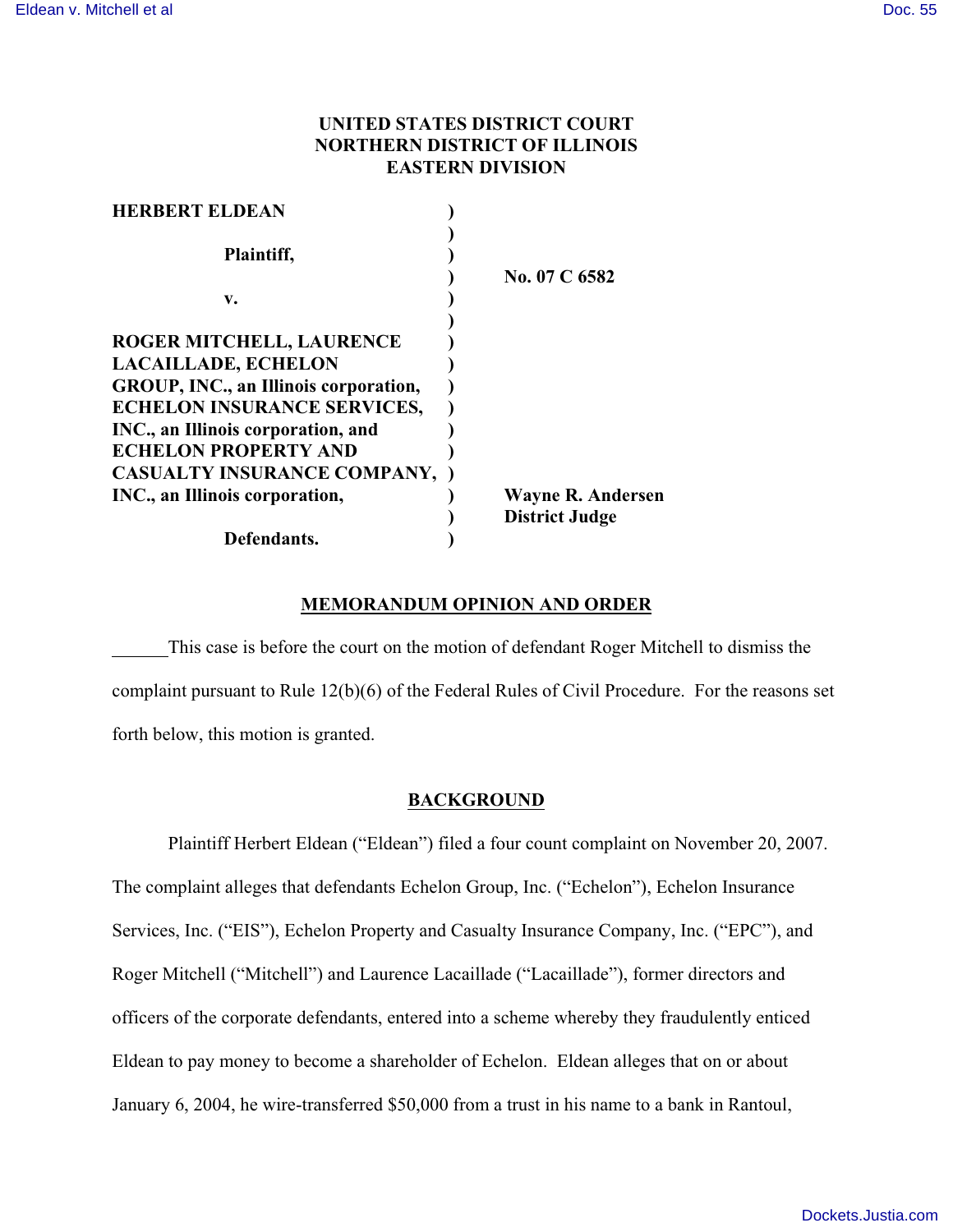Illinois for the account of EIS, and that he never received a stock certificate, investment certificate or any other evidence of ownership in Echelon pursuant to his alleged investment. Based on these allegations, Eldean's complaint includes four counts against the defendants: 1) Securities Fraud in violation of 815 ILCS 5/12(F-H) and Rule 10B-5, 17 C.F.R. § 240.10B-5, 2) Lost Profits, 3) Common Law Fraud, and 4) Breach of Contract.

The defendants were served with the complaint in December of 2007. Defendant Roger Mitchell was personally served on December 17, 2007. Eldean then settled his claims against Echelon and EPC and they were dismissed from the lawsuit pursuant to stipulation on March 31, 2008. The remaining defendants failed to answer the complaint, and Eldean brought a motion for default judgment against Mitchell, Lacaillade, and EIS on March 24, 2008. This court granted Eldean's motion for default judgment on April 3, 2008. The judgment order against Lacaillade, Mitchell and EIS jointly and severally in the amount of \$355,500 was entered on April 11, 2008. A citation to discover asserts was issued as to the defendants in August of 2008. In October of 2008, Mitchell brought a motion to quash the citation as well as a motion to vacate the entry of the default judgment as to him. On October 16, 2008, this court granted Mitchell's motion to vacate and vacated the judgment against Mitchell, as well as any pending citations or garnishments directed against Mitchell or his assets.

On October 30, 2008, Mitchell brought the instant motion to dismiss. The court directed Eldean to respond to the motion by December 12, 2008. However, on December 4, 2008, Eldean's counsel filed a motion to withdraw as counsel for Eldean due to the fact that he had ceased paying his legal bills and was unresponsive to counsel's attempts to contact him. We granted counsel's motion to withdraw as attorney for Eldean on December 18, 2008 and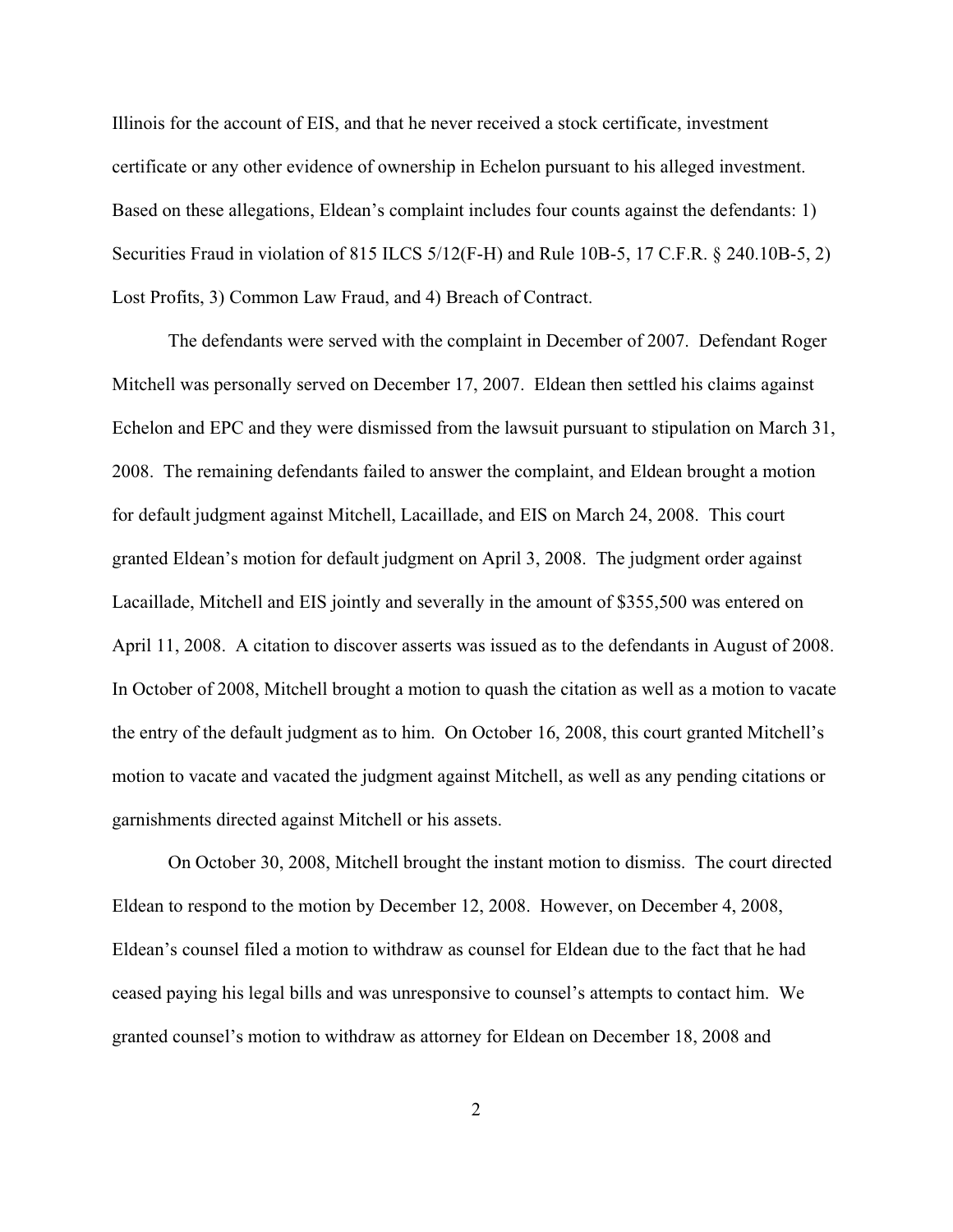amended the briefing schedule on the motion to dismiss by directing Eldean to respond by January 16, 2009. Eldean was served with the order granting the motion and informing him of the date to respond on January 6, 2009. As of the date of this opinion, Eldean has not filed a pleading responsive to Mitchell's motion, nor has he appeared for any court dates before this court or Judge Schenkier. We now turn to the merits of Mitchell's motion to dismiss.

# **STANDARD OF REVIEW**

In deciding a motion to dismiss for failure to state a claim under Rule 12(b)(6), the court must accept all well-pled allegations in the complaint as true, and draw all reasonable inferences in a light favorable to the plaintiff. *Jackson v. E.J. Branch Corp*., 176 F.3d 971, 978 (7th Cir. 1999).A complaint must describe the claim with sufficient detail as to give the defendants "fair notice of what the . . . claim is and the grounds upon which it rests." *Bell Atl. Corp. v. Twombly,* 127 S.Ct. 1955, 1964 (2007) *(quoting Conley v. Gibson,* 355 U.S. 41, 47 (1957)).Further, the "allegations must plausibly suggest that the defendant has a right to relief raising that possibility above a 'speculative level.'" *EEOC v. Concentra Health Servs*., 496 F.3d 773, 776 (7th Cir. 2007) *(citing Twombly,* 127 S.Ct. at 1965).

Additionally, Federal Rule of Civil Procedure 9(b) requires that "in all averments of fraud or mistake, the circumstances of fraud or mistake shall be stated with particularity." Fed. R. Civ. P. 9(b). Generally speaking, this standard of particularity requires that a plaintiff specify the "who, what, when, where and how" of the alleged fraud. *GE Capital Corp. v. Lease Resolution Corp.*, 128 F.3d 1074, 1078 (7<sup>th</sup> Cir. 1997). Simple conclusory allegations of fraud do not satisfy the Rule 9(b) standard. *United States ex rel. Gross v. Aids Research Alliance-Chicago*, 415 F.3d 601, 604-05 (7<sup>th</sup> Cir. 2005).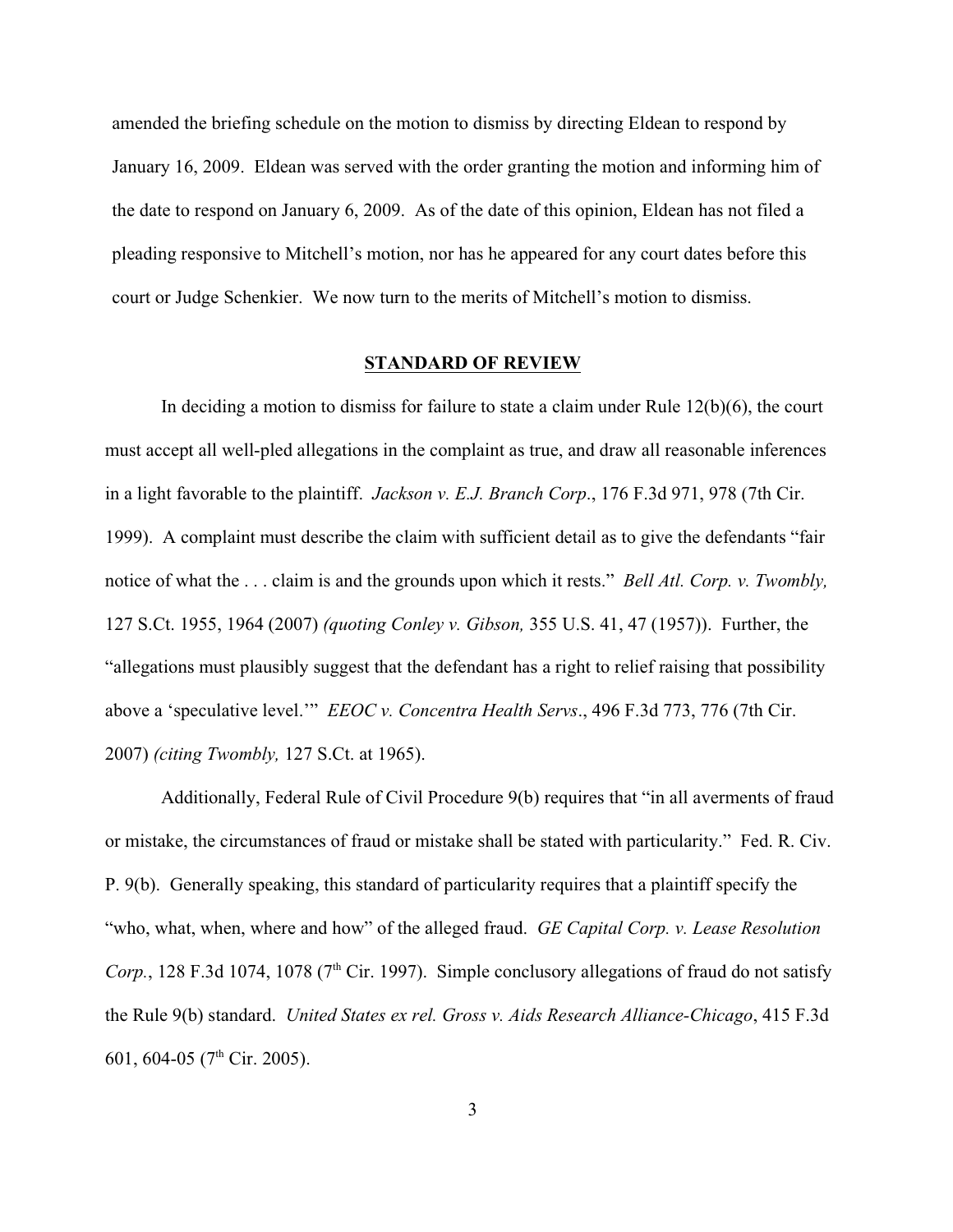Furthermore, a plaintiff in a securities case must also comply with the pleading requirements of the Private Securities Litigation Reform Act, which outlines requirements that plaintiffs must follow in order to avoid dismissal of their securities claims. 15 U.S.C. § 74u- $4(b)(1)-(2)$ . Specifically, "the complaint shall specify each statement alleged to have been misleading, [and] the reason or reasons why the statement is misleading." 15 U.S.C. § 78u-4(b)(1)(B). Additionally, where "the plaintiff may recover money damages only on proof that the defendant acted with a particular state of mind, the complaint shall...state with particularity facts giving rise to a strong inference that the defendant acted with the required state of mind." 15 U.S.C. § 78u-4(b)(2). If a plaintiff fails to include the requisite specific allegations, the court must dismiss the complaint. 15 U.S.C.  $\S$  78u-4(b)(3)(A).

# **DISCUSSION**

# **I. Count I: Securities Fraud**

In Count I, Eldean seeks damages pursuant to Section 12 of the Illinois Securities Act of 1953 ("the Act"), 815 ILCS 5/12, and Rule 10b-5, 17 C.F.R. 240.10b-5. However, Count I is dismissed for two reasons: 1) it is barred by the three year statute of limitations, and 2) Eldean failed to provide the requisite notice pursuant to Section 12 of the Act.

# **A. Statute of Limitations**

First, Count I of Eldean's complaint is barred by the applicable statute of limitations. Section 13D of the Act states, "[n]o action shall be brought for relief under this Section or upon or because of any matters for which relief is granted by this Section after three years from the date of sale." 815 ILCS 5/13. Furthermore, lawsuits brought under Rule 10b-5, promulgated under section 10(b) of the Securities Exchange Act of 1934, 15 U.S.C. § 78j(b), must be commenced

4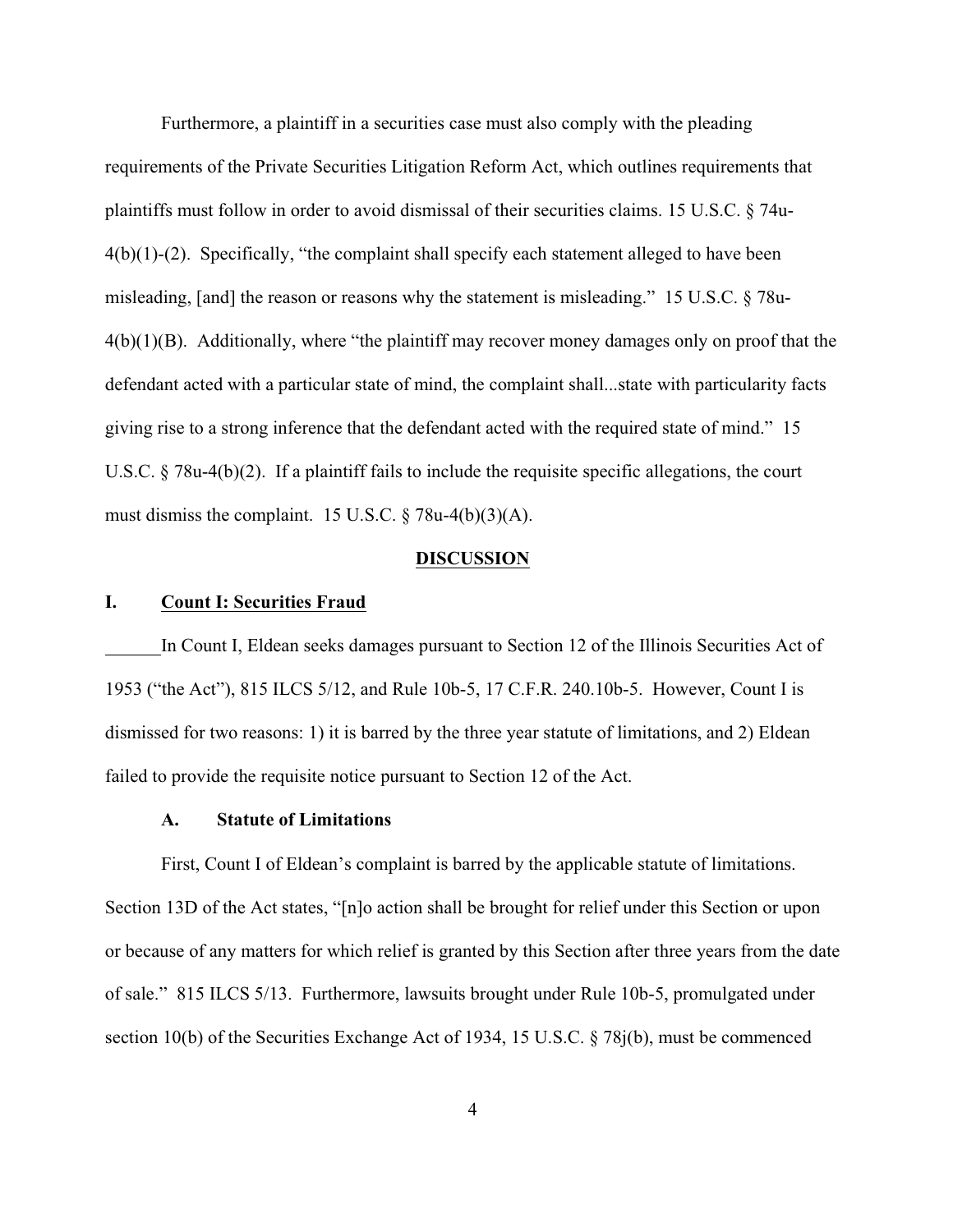"within one year after the discovery of the facts constituting the violation and within three years after such violation." *Tregenza v. Great Am. Commc'ns Co.*, 12 F.3d 717, 718 (7<sup>th</sup> Cir. 1993); *see also McCool v. Strata Oil. Co.*, 972 F.2d 1452, 1460 ( $7<sup>th</sup>$  Cir. 1992) ("[i]n securities fraud cases, the federal rule is that the plaintiffs' cause of action accrues on the date the sale of the instrument is completed.").

Eldean's complaint alleges that he received the "Echelon Group Confidential Information Memorandum" in the mail in or around January 2004, that he received the "Echelon Group, Inc. Shareholders Agreement" at some point after January 2004, and that he did not receive the subscription agreements until August 2005. Therefore, Eldean appears to be claiming that the actual date of sale did not occur until August of 2005 and as such, his complaint is timely filed. However, the subscription agreement for the 25,000 shares of Echelon is signed by Eldean and reflects that it was executed on October 9, 2003. When exhibits and allegations in the complaint conflict, the exhibit controls. *Garrison v. Choh*, 308 Ill. App. 3d 48, 53 ( $1<sup>st</sup>$  Dist. 1999). Furthermore, reliance on the date on the exhibit, rather than the date alleged in Eldean's complaint is reasonable because presumably Eldean would not have wire-transferred a sum of \$50,000 (as he alleges he did no January 6, 2004) to EIS without having first read the document explaining the investment. Accordingly, we find that the three year statute of limitations began to run in January 2004 and the complaint must have been filed by January 2007 in order to fall within the statute of limitations. Because Eldean did not file his complaint until November 20, 2007, the statute of limitations had already run.

# **B. Notice**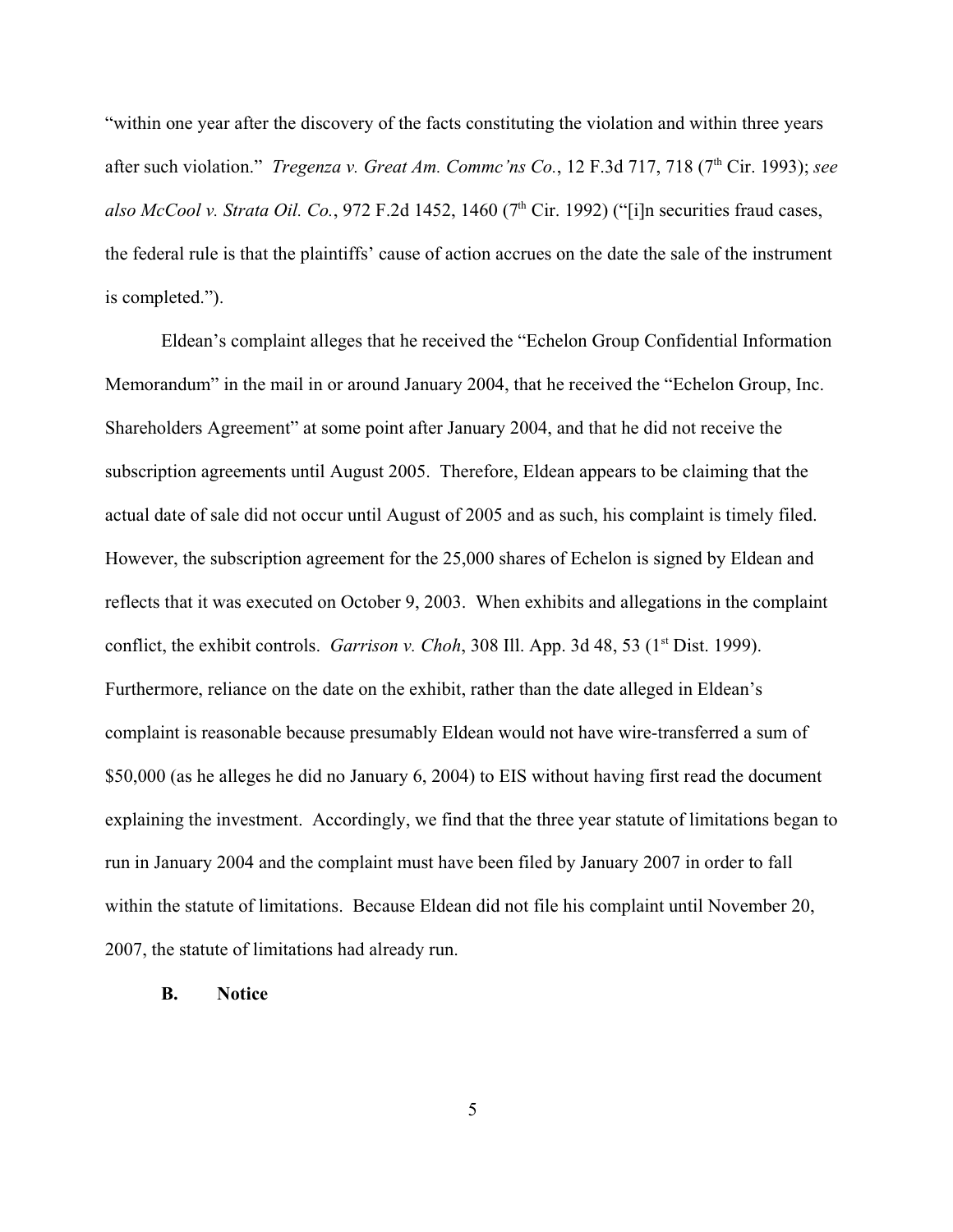Second, notwithstanding the statute of limitations, Count I of Eldean's complaint also fails because Eldean failed to provide Mitchell with the requisite notice pursuant to Section 12 of the Act. As an initial matter, "[t]he only remedy available for a violation of section 12 is rescission; court have refused to imply a damages remedy." *Reschal Assocs., Inc. v. Long Grove Trading Co.*, 754 F. Supp. 1226, 1236 (N.D. Ill. 1990). Further, in order to rescind the contract, and regain his \$50,000 investment, Eldean must have provided notice of his election to rescind within six months of the purchase date pursuant to the express language of Section 13. 815 ILCS 5/13. "Where a plaintiff does not allege that he made such an election, a claim for relief pursuant to section 12 cannot stand. *Reshal Assocs., Inc.*, 754 F. Supp. at 1236 (court refused to extend the six-month notice requirement and dismissed the cause of action). Accordingly, because Eldean's complaint does not allege that he provided the requisite notice to Mitchell, Count I is barred

For both of the reasons stated above, Count I of Eldean's complaint is hereby dismissed.

# **II. Count II: Lost Profits**

In Count II of the complaint, Eldean seeks \$75,000 in lost profits as a result of his alleged investment in Echelon. This claims fails because: 1) Eldean fails to allege that he fully performed on the contract; 2) Eldean fails to allege a basis for computing the alleged lost profits.

### **A. Performance**

First, Count II fails because Eldean fails to allege that he fully performed on the contract. In the first subscription agreement that Eldean attached to the complaint, he contracted to buy \$25,000 shares at \$10 per share. Cmplt., Exh. C-1. Accordingly, Eldean's investment would have been \$250,000. However, Eldean's allegations indicate that the only investment he made in Echelon was the initial \$50,000 wire transfer in January 2004. The subscription agreement did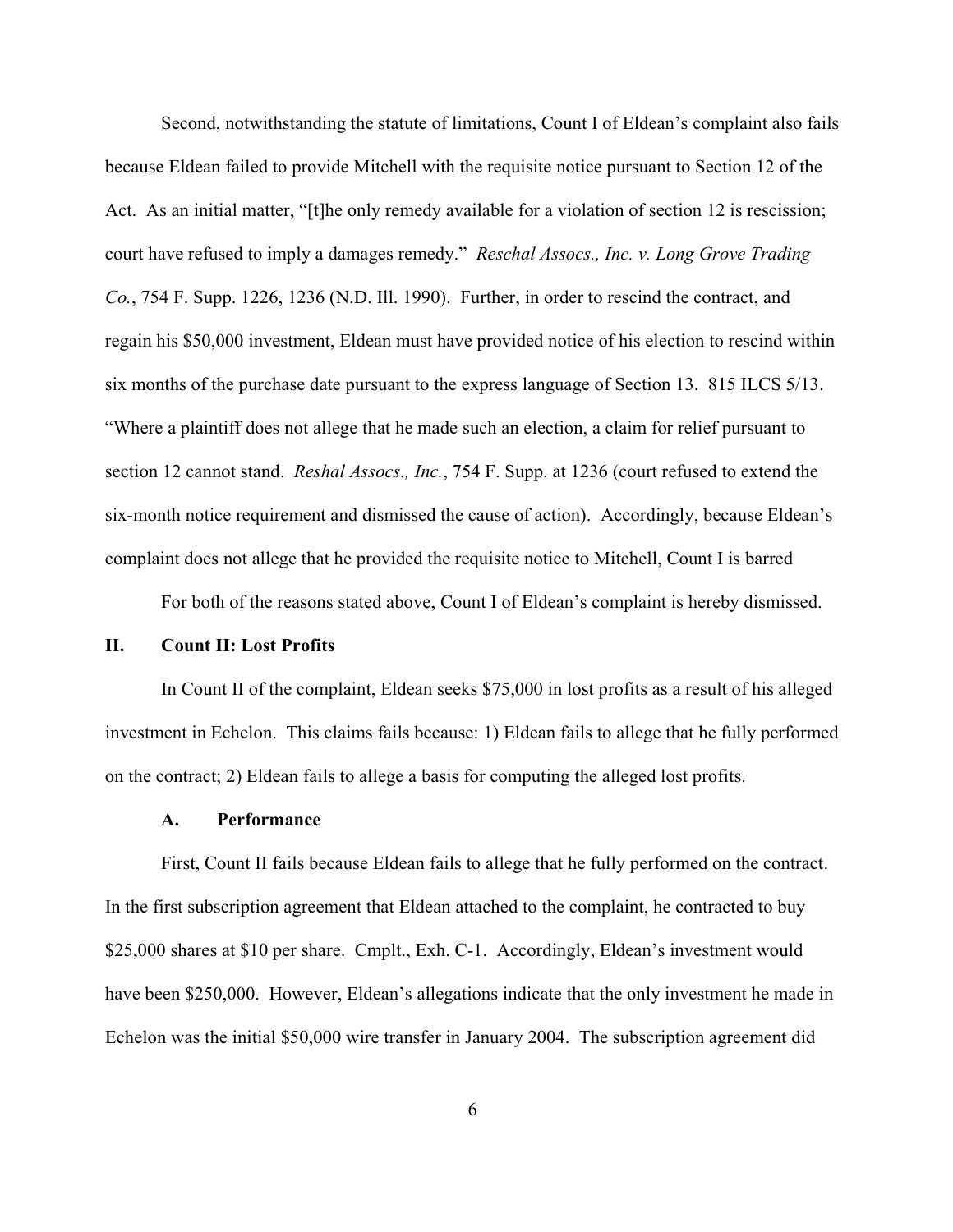not give Eldean the right to purchase 5,000 shares at \$10 per share or guarantee him a rate of return on a \$50,000 investment. Accordingly, Eldean cannot claim lost profits based upon a contract under which he only partially performed.

### **B. Basis of Computation**

Additionally, Count II fails because Eldean fails to allege a basis for computing lost profits. The rate of return on the stock allegedly purchased by Eldean was based entirely on a multiple of the "book value per share of the common stock of the Corporation as of December 31, 2006." Cmplt., Exh. B at p.4. However, Eldean's complaint fails to set forth any allegations as to the book value that would serve as a basis for computing his alleged lost profits. Without a basis for computation, Eldean's allegations of lost profits amount to nothing more than mere speculation, and must be dismissed. *TAS Distrib. Co. v. Cummins Engine Co.*, 491 F.3d 625, 631- 32 ( $7<sup>th</sup>$  Cir. 2007) ("As a general principle, when seeking recovery of lost profits, a claimant must establish those lost profits with 'reasonable certainty.'")(citation omitted).

For the above reasons, Count II of Eldean's complaint is hereby dismissed.

#### **III. Count III: Common Law Fraud**

In Count III, Eldean seeks damages based on common law fraud. This claim fails because Eldean fails to meet the pleading requirements of Rule 9(b) of the Federal Rules of Civil Procedure with respect to Mitchell. As stated above, Rule 9(b) of the Federal Rules of Civil Procedure requires allegations of fraud be pled with specificity. However, Eldean fails to set forth any allegation that Mitchell individually or in his capacity as an officer or director made any misstatement or undertook any of the alleged fraudulent actions. Accordingly, Mitchell's motion to dismiss is granted as to Count III.

7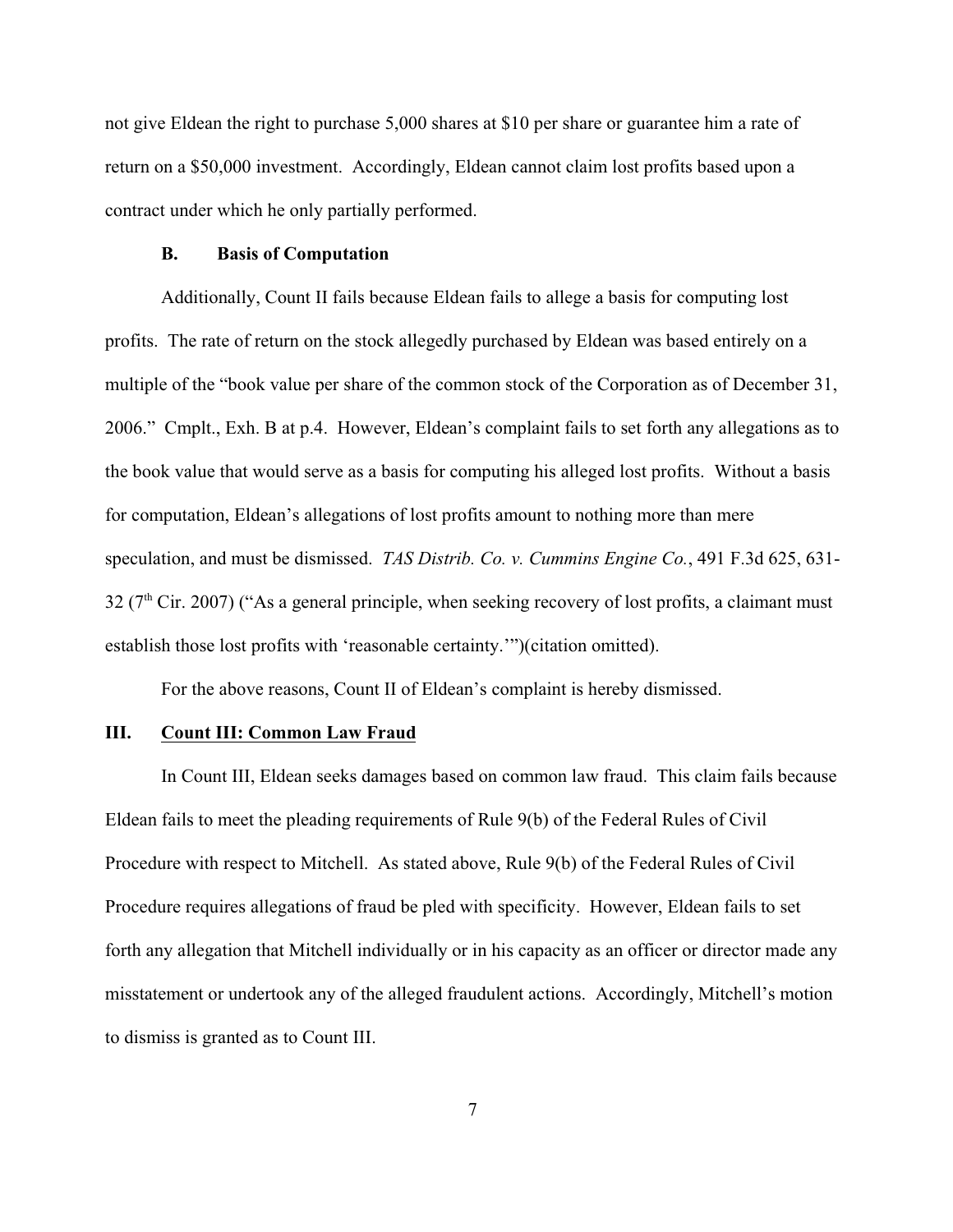### **IV. Count IV: Breach of Contract**

In Count IV, Eldean seeks damages based on breach of contract. This claim fails for several reasons. First, although it is unclear whether Eldean is alleging breach of the subscription agreements or the Shareholders' Agreement, Eldean does not allege that Mitchell individually or in his capacity as officer and directors was a party to either alleged contract.

Second, as an officer and director Mitchell is not liable for the debts of the corporation. Under Illinois law a corporation is presumed to be "separate and distinct from its officers, shareholders, and directors, and those parties will not be held personally liable for the corporations's debts and obligations." *Tower Investors, LLC v. 111 E. Chestnut Consultants,* Inc., 371 Ill. App. 3d 1019, 1033, 864 N.E.2d 927, 941 (1<sup>st</sup> Dist. 2007)(citing *Melko v. Dionisio*, 219 Ill. App. 3d 1048, 1063, 580 N.E.2d 586, 594 (2d Dist. 1991). Additionally, there are no allegations in the complaint that the "corporation is merely the alter ego or the business conduit of another dominating personality." *Tower Investors, LLC*, 371 Ill. App. 3d at 1044, 864 N.E.2d at 927 (citing *Melko*, 219 Ill. App. 3d a 1063, 580 N.E.2d at 594). Accordingly, this is not a case for which we will pierce the corporate veil.

Finally, as discussed in Section II.A *supra*, Eldean never fully performed on the contract. In one subscription agreement Eldean contracted to buy 25,000 shares of Echelon at \$10 per share, and in the other agreement he contracted to buy 3,125 shares at \$8 per share. Cmplt, Exh. C-1, C-2. Accordingly, full performance on the contract required Eldean to pay \$275,000. However, the complaint only alleges that Eldean invested \$50,000. Therefore, Eldean is not entitled to damages for breach of contract based upon a contract that he did not fully perform. For all of the above reasons, Mitchell's motion to dismiss Count IV of the complaint is granted.

8